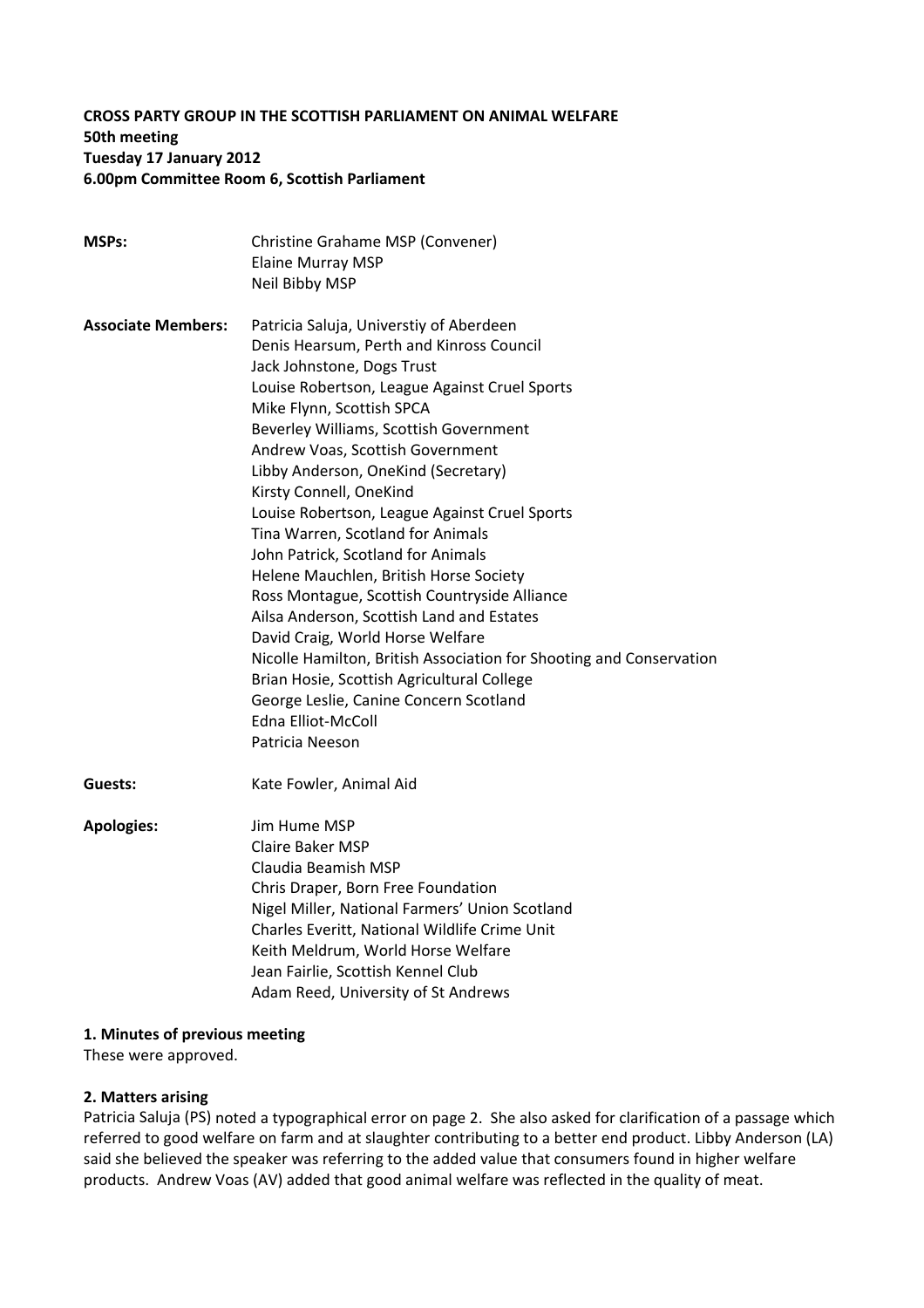The Convener (CG) told the Group that there were many new Cross Party Groups and MSPs were finding it difficult to attend as many as they would like. She believed that there would have to be a review of groups. However the Animal Welfare Group was in a good position being broadly based and well established.

## **3. Presentations: Use of CCTV in slaughterhouses**

**Kate Fowler (KF)** spoke about investigations undertaken by Animal Aid in nine slaughterhouses in England. Around three years ago there had been coverage of slaughter issues on television which Animal Aid had felt showed a sanitised version of the reality. In order to investigate, Animal Aid had entered slaughterhouses and installed cameras to record what really went on. The locations were randomly chosen and results were made public as they emerged.

The recorded footage showed that animal welfare laws had been broken in eight of the nine establishments.

Animal Aid had secretly filmed:

- pigs burnt with cigarettes;
- animals punched, kicked, goaded, beaten, dragged by their ears and tails, and picked up by their fleeces and thrown into the stun pen;
- animals being deliberately given electric shocks through their tails, legs, ears, snouts and open mouths;
- animals going to the knife without adequate stunning;
- animals stunned and then allowed to come round again;
- bodged and multiple stuns;
- ewes being stunned while a lamb suckled them;
- ewes watching as their lambs were killed;
- a sheep too sick to stand or possibly already dead being brought to slaughter in a wheelbarrow;
- seriously injured pigs forced to drag themselves through the slaughterhouse;
- pigs falling from slaughter lines into blood pits and being dragged out and re-shackled while other pigs looked on;
- an inadequately stunned calf kicking on the floor while the stun operator stood on him to keep him still;
- animals screaming and struggling to escape;
- animals being kicked in the face, slapped and thrown to the floor;
- sheep being decapitated while still alive;
- a bovine stunning pen without the compulsory head shelf fitted, which caused misplaced stuns and additional suffering; and
- animals left in the stunning pens for up to three hours before being stunned.

Altogether, around 250 hours of footage was taken. Vets were working in all of the premises, but a vet was only seen on one occasion. The findings had been made public and passed to regulators as the project went on, and some re‐training had taken place. However there seemed to be a view that the perpetrators were just individual "bad apples".

KF said that, for her, Utopia would be meat‐free, but as that was not the case Animal Aid would work to ameliorate conditions for animals at slaughter. CCTV might not be the whole answer but it would at least help vets to assess situations and make improvements. The Animal Aid footage had already been used by Bristol University in a re‐training package.

There had been a conviction recently for breach of hygiene legislation, and there continued to be worrying reports about accidents and thefts of items such as shotgun and captive bolt guns. Having cameras installed might deter such conduct, as well as answering questions about what was actually going on in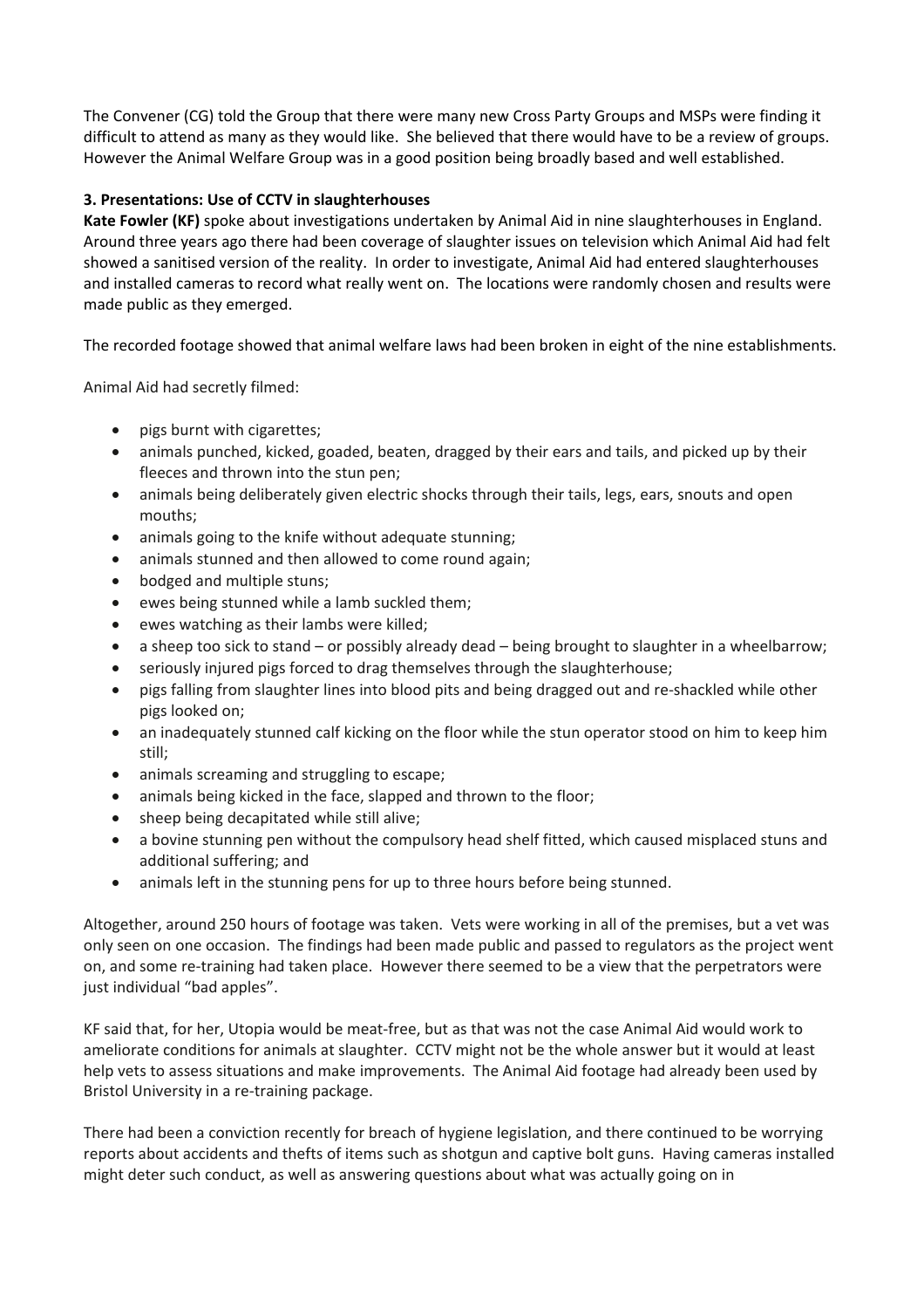slaughterhouses. There was a real need for closer monitoring ‐ an independent regulator could do this by examining random clips from CCTV footage – allied with more guidance and training.

KF had met with Ministers or officials in all four administrations and the responses had been positive, with CCTV being seen as a useful tool. However Animal Aid continued to believe that it would ultimately have to be a mandatory scheme. Those already employing best practice would comply with a voluntary scheme, while others would be less likely to do so.

**John Patrick (JP)** said that Scotland for Animals could confirm what Animal Aid had found. They had heard similar stories from slaughterhouse staff and others such as veterinary students. There was a culture of intimidation in some premises, with staff afraid to pass concerns to their line managers. The line‐based production methods militated against making complaints: if an incident occurred, the line would have to stop and the informant could expect reprisals. Scotland for Animals had been told about: cows with broken tails; animals beaten with bottles; animals beaten and dragged across the floor. This was serious brutality but it was not captured on camera. It was time to install CCTV in slaughterhouses to stop these abuses. JP also wanted to see the day when no animals were slaughtered at all, but that was not the case at present.

The cost of installing CCTV in a slaughterhouse in Scotland would vary from £6,000 to £25,000, with an annual maintenance cost of around £600 – a drop in the ocean compared with other regular maintenance.

JP said that QMS supported the use of CCTV and would not oppose legislation.

In terms of legislation he believed that the current slaughter legislation – the Welfare of Animals (Slaughter or Killing) Regulations 1995 (WASK) could be amended by statutory instrument. However these regulations were due to be repealed this year. He believed that secondary legislation could be made under the Animal Health and Welfare (Scotland) Act 2006 (the 2006 Act). New slaughter regulations to implement Council Regulation (EC) No 1099/2009 on the protection of animals at the time of killing were imminent, and these allowed member states the flexibility to adopt national rules, so it would not amount to gold‐plating.

Using CCTV would protect animals and workers alike – a worker had been killed in an accident at Sandyford abattoir in November and in a previous incident a worker had been shot. It was rare to see the animal welfare movement and the meat industry agreeing on an issue, and Scotland had an opportunity to lead the way. JP asked the Group to recommend that legislation be considered, to ask the Scottish Government to issue a consultation on the issues, and to ask MSPs to support the campaign. If animals were to be eaten they should at least be slaughtered as humanely as possible, but at present the legislation was not fit for purpose.

#### **Discussion**

CG asked the Scottish Government officials to comment on the presentations. Beverley Williams (BW) recognised the problems in slaughterhouses: the Scottish Government and the Food Standards Authority recommended CCTV use on a voluntary basis. It would be difficult to introduce compulsory CCTV under the current WASK as it was running out; and the new EU regulation did not contain any reference to the use of cameras. There could be secondary legislation under the 2006 Act, but this would not be easy: it would involve a considerable amount of work and resourcing, and therefore was not likely to happen quickly.

CG confirmed with BW that any statutory instrument would be subject to affirmative procedure. She wondered also whether an MSP might take the subject for a Member's Bill.

George Leslie (GL) asked about the size of the abattoirs involved. KF said the majority were small to medium‐sized, although one or two were larger, and mainly slaughtering sheep, cows and pigs. GL commented that smaller abattoirs tended not to have the line system, which had contributed to many of the problems. There was a risk of vandalism to cameras, but he still supported their use.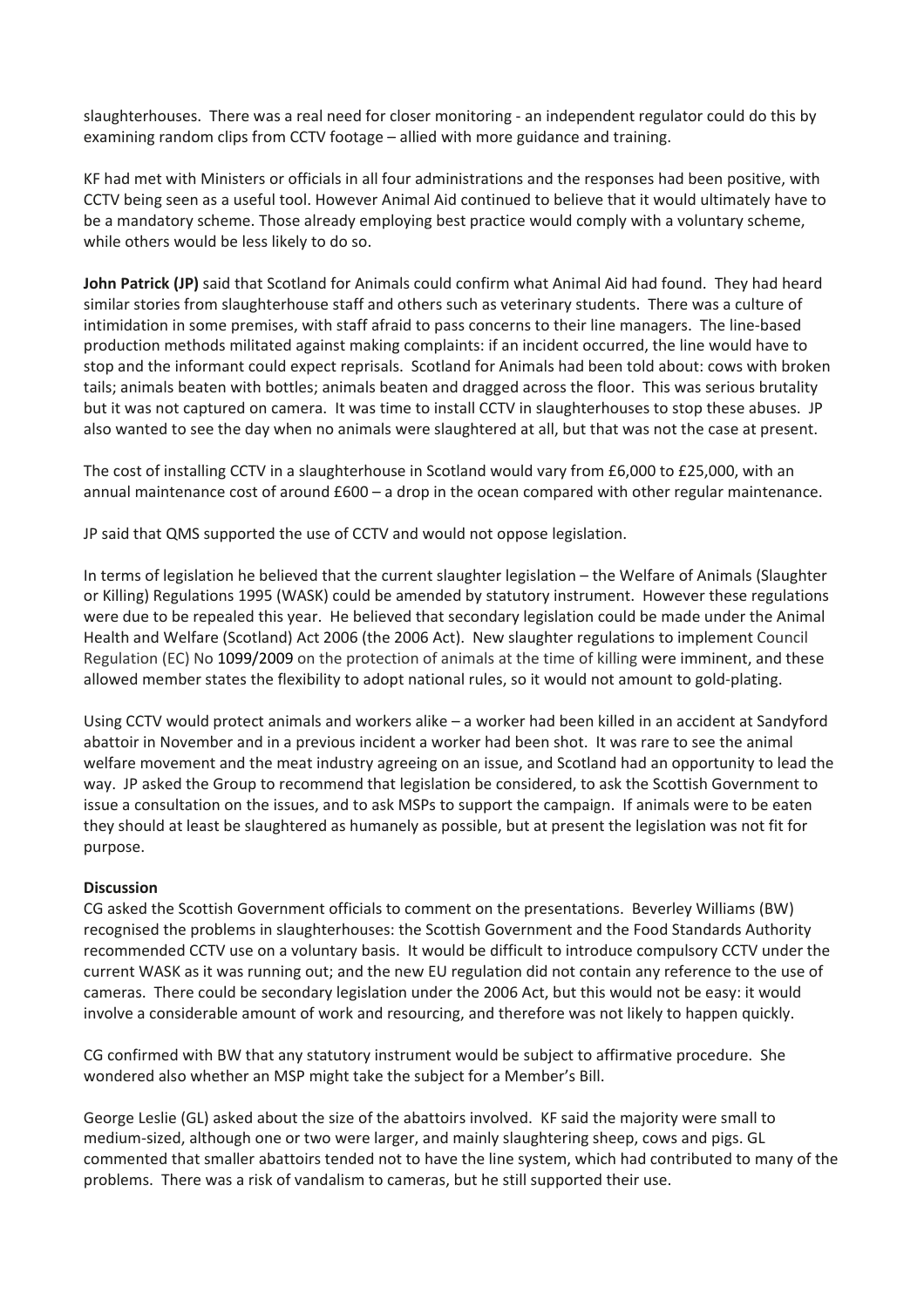JP said that CCTV was mainly installed in cutting rooms to prevent theft, but not in killing areas. It had to be mandatory to ensure that footage was of the correct quality to be admissible as evidence. Operators could install cameras voluntarily and claim they offered high welfare, but the resolution would not be good enough for court. Legislation was therefore required to ensure compliance with the technical issues.

Ross Montague (RM) said that a major problem in Scotland was the lack of abattoir facilities in rural areas. The abattoir on Islay had recently closed and Galashiels had stopped killing. Having to transport animals further afield for slaughter was a welfare issue. Abattoirs were closing because of cost and red tape. He was not saying that CCTV was a bad idea but consideration must be given to the cost. CG said that all legislation must be accompanied by a financial memorandum.

JP said he had spoken to Quality Meat Scotland (QMS) about the cost impact. The Scottish Government awarded millions of pounds in subsidies, including money for upgrading abattoir facilities. He had been told that the Scottish Government could not subsidise the installation of CCTV but he believed there was a precedent in grants of £10million recently given to renovate flats in Glasgow.

BW said she and JP had recently spoken of this. Once something was made a legal requirement, government could not give a grant for meeting that requirement. Another way to address this would be to issue guidance on the best way to site or position cameras.

Jack Johnstone (JJ) asked how many slaughterhouses there were in Scotland. JP said there were 42. RM thought this figure would include cutting plants and there might be fewer. JP said his figure included the Vion poultry plant. Andrew Voas (AV) said he would be surprised if there were as many as 42.

Denis Hearsum (DH) suggested that legislation was not necessary if slaughterhouse customers insisted that the premises have CCTV. KF said that Animal Aid had carried out preliminary work on this<sup>1</sup>. They had approached supermarkets and the ten largest supermarkets had taken this option. JP said that the voluntary approach meant that there was no enforceable stipulation about the siting of cameras, or the required quality of footage. Evidence of cruelty would not be captured. DH said that the supermarkets could stipulate these and if the requests were not met, could simply stop buying.

CG asked the Scottish Government officials for more information on guidance. BW said that they would let the industry write such guidance, and a code could be made under the 2006 Act.

CG asked which Scottish slaughterhouses had CCTV. JP said that some had it, but not in lairage or killing areas. KF added that in their research south of the border Animal Aid had found that there were cameras in 19% of red meat slaughterhouses (amounting to 48% of red meat volume); and in 28% of white meat slaughterhouses (amounting to 59% of white meat volume.

AV asked if JP had spoken to QMS about whether they would support guidance and could incorporate it into their quality assurance scheme. JP said that QMS had no objection to legislation.

CG proposed that the Group could ask stakeholders such as QMS, supermarkets and industry bodies for their position on the provision of uniform guidance for slaughterhouses, allied with the possibility of an embargo such as the withdrawal of a logo. JP saw that as a first step but felt that legislation would be necessary after that. CG advised against stipulating legislation and asked which inspectorate would monitor legislation. JP said that Scotland for Animals would not support guidance as a substitute for legislation. KF said that there

 $\overline{a}$ 

<sup>1</sup> *KF has supplied the following additional information:* The supermarkets that already insist on CCTV are: Asda, Aldi, the Co-operative, Iceland, Lidl, Marks & Spencer, Morrisons, Sainsbury's, Tesco and Waitrose, along with wholesalers Booker. Animal Aid has letters from each of their CEOs stating that CCTV would be in the slaughter and stunning areas for all species by the end of 2011.